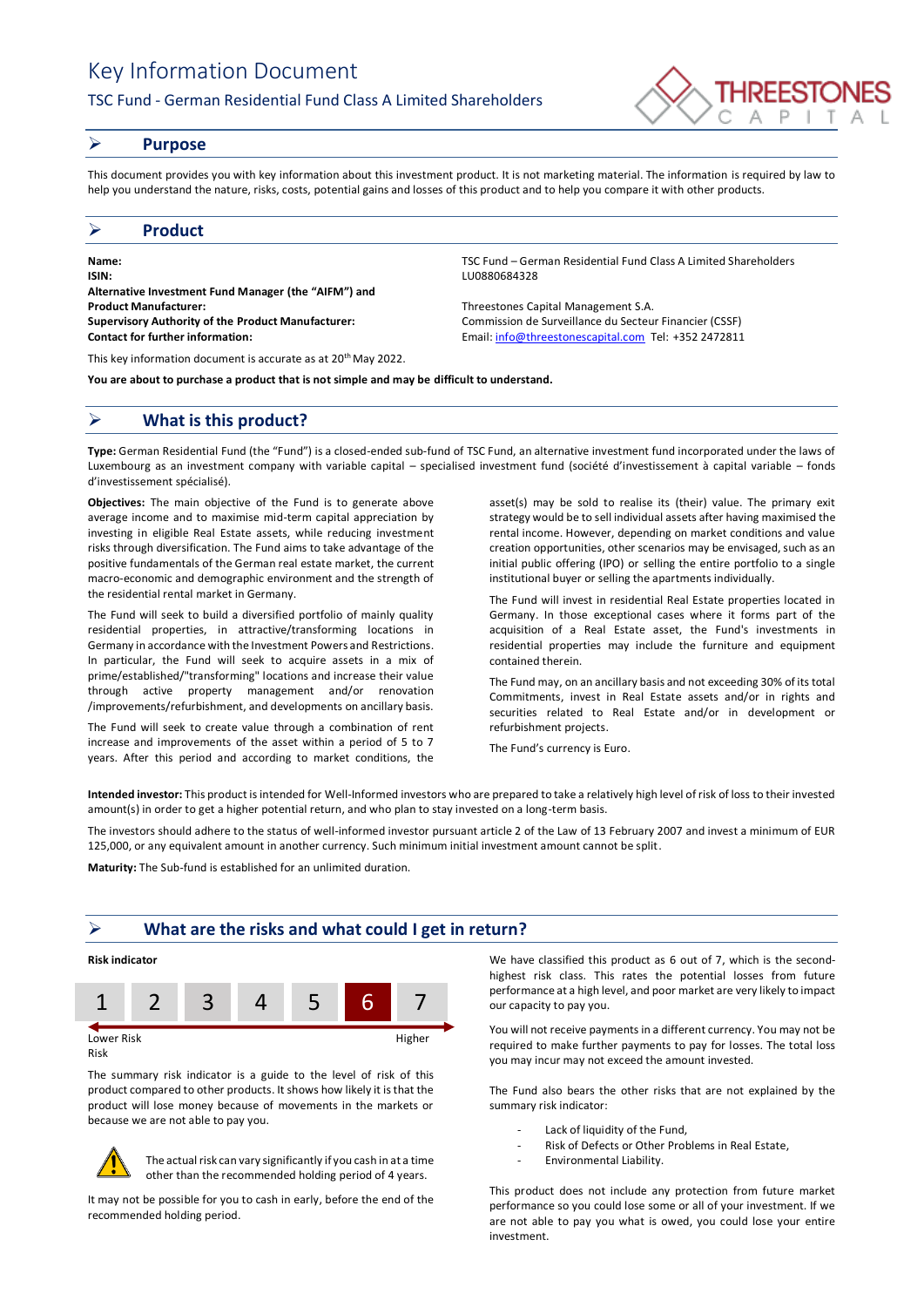# Key Information Document



# TSC Fund – German Residential Fund Class A Limited Shareholders

#### **Performance scenarios**

Market developments in the future cannot be accurately predicted. The scenarios shown are only an indication of some of the possible outcomes based on recent returns. Actual returns could be lower.

| Investment of EUR10,000 |                                     | If you cash in after 1<br>year | If you cash in after 2<br>years | If you cash in after 4<br><b>Vears</b> (recommended holding<br>period) |
|-------------------------|-------------------------------------|--------------------------------|---------------------------------|------------------------------------------------------------------------|
| <b>Stress scenario</b>  | What you might get back after costs | EUR 9,226.25                   | EUR 9.299.80                    | EUR 9,019.83                                                           |
|                         | Average return each year            | $-7.74%$                       | $-3.56%$                        | $-2.55%$                                                               |
| Unfavorable scenario    | What you might get back after costs | EUR 9,311.30                   | EUR 9,458.93                    | EUR 9.682.47                                                           |
|                         | Average return each year            | $-6.89\%$                      | $-2.74%$                        | $-0.80\%$                                                              |
| Moderate scenario       | What you might get back after costs | EUR 9.821.60                   | EUR 10,605.63                   | EUR 12,040.30                                                          |
|                         | Average return each year            | $-1.78%$                       | 2.98%                           | 4.75%                                                                  |
| Favorable scenario      | What you might get back after costs | EUR 9,956.65                   | EUR 11,422.18                   | EUR 14,192.53                                                          |
|                         | Average return each year            | $-0.43%$                       | 6.87%                           | 9.15%                                                                  |

This table shows the money you could get back over the next 4 years, under different scenarios, assuming that you invest EUR10,000. The scenarios shown illustrate how your investment could perform. You can compare them with the scenarios of other products.

The scenarios presented are an estimate of future performance based on evidence from the past on how the value of this investment varies, and are not an exact indicator. What you get will vary depending on how the market performs and how long you keep the investment/product.

This product cannot be easily cashed in. This means it is difficult to estimate how much you would get back if you cash in before the end of the recommended holding period. You will either be unable to cash in early or you will have to pay high costs or make a large loss if you do so.

The figures shown include all the costs of the product itself, but may not include all the costs that you pay to your advisor or distributor. The figures do not take into account your personal tax situation, which may also affect how much you get back.

# ➢ **What happens if German Residential Fund is unable to pay out?**

The investor may face a financial loss due to the default of the Fund. This loss is not covered by an investor compensation or guarantee scheme.

Upon the dissolution of the Fund in the context of insolvency proceedings, the assets of the Fund will be liquidated in an orderly manner and all investments or the proceeds from the disposal or liquidation of investments will be distributed to the Limited Shareholders in compliance with the distribution policy.

# ➢ **What are the costs?**

The Reduction in Yield (RIY) shows what impact the total costs you pay will have on the investment return you might get. The total costs take into account one-off, ongoing and incidental costs

The amounts shown here are the cumulative costs of the product itself, for three different holding periods. They include potential early exit penalties. The figures assume you invest EUR10,000. The figures are estimates and may change in the future.

### **Costs over time**

The person selling you or advising you about this product may charge you other costs. If so, this person will provide you with information about these costs and show you the impact that all costs will have on your investment over time.

| Investment of EUR10,000         | If you cash in after 1 year | If you cash in after 2 years | If you cash in after 4 years<br>(recommended holding period) |
|---------------------------------|-----------------------------|------------------------------|--------------------------------------------------------------|
| Total costs                     | EUR 1,008.40                | EUR 1,699.84                 | EUR 2.974.69                                                 |
| <b>RIY (Reduction in Yield)</b> | 9.49%                       | 7.41%                        | 5.49%                                                        |